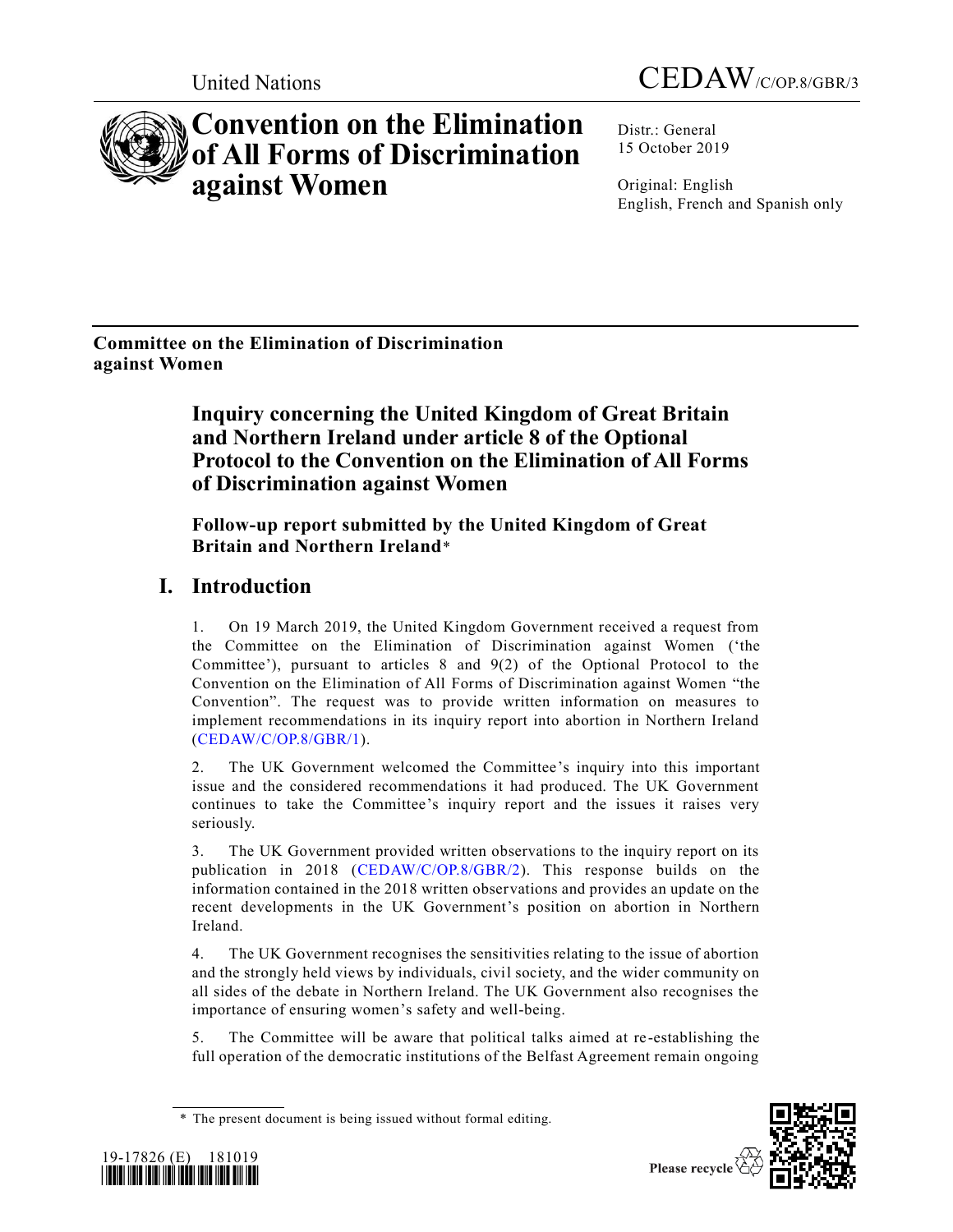at this time. The UK Government's absolute priority is to see devolved government restored in Northern Ireland at the earliest opportunity.

#### **II. Constitutional framework**

6. The Committee is aware that the issue of abortion is a devolved matter under the Northern Ireland devolution settlement. While Westminster retains power to legislate, that is subject to the Sewel Convention; and during the current period in the absence of devolved government, where the Secretary of State for Northern Ireland has sought to legislate in respect of devolved matters, this has only been where necessary to maintain the delivery of public services and good governance.

7. It remains the UK Government's view that questions of reform or legislative changes to the law or policy in relation to abortion law are matters that remain properly within the competence of the Northern Ireland Assembly and Executive.

#### **III. Measures taken to implement the Committee's recommendations: recent developments**

8. Since the publication of the Committee's inquiry report and the UK's observations in February 2018, in November 2018, the Northern Ireland (Executive Formation and Exercise of Functions) Act 2018 (NIEFEF Act) was passed. Section 4 of the NIEFEF requires the Secretary of State for Northern Ireland to issue guidance to senior officers of all Northern Ireland departments which will specify how to exercise their functions in relation to, inter alia, "the incompatibility of the human rights of the people of Northern Ireland with the continued enforcement of sections 58 and 59 of the Offences Against the Person Act 1861 with the Human Rights Act 1998". This guidance<sup>1</sup> was issued by the then Secretary of State for Northern Ireland, the Rt Hon Karen Bradley MP, in December 2018. The Secretary of State for Northern Ireland has also made three Written Ministerial Statements<sup>2</sup> to date, in accordance with the NIEFEF Act, on 29 January 2019 and 1 May 2019 and 4 September 2019 to provide an update on these issues.

9. On 25 April 2019 the House of Commons' Women and Equalities Select Committee ('WESC') published its report of the 2017-2019 session on abortion law in Northern Ireland. The report followed a WESC inquiry into Northern Ireland 's abortion law which was announced on 20 September 2018. The UK Government's response<sup>3</sup> to the WESC's report was published on 2 August 2019.

10. Following a Parliamentary vote, the Northern Ireland (Executive Formation) Act 2019, which received Royal Assent on 24 July 2019, places a duty on the UK Government to implement the Committee's 2018 recommendations via regulations for Northern Ireland. This duty will come into force on 22 October 2019 unless the Northern Ireland Executive is formed on or before 21 October 2019. This duty encompasses the decriminalisation of abortion, providing for abortion on specified expanded grounds under a medical system of regulation, and an interim moratorium on abortion-related prosecutions. The decriminalisation and interim moratorium provisions will come into force on 22 October 2019 and the regulations implementing the medical system of regulation will come into effect on or before 31 March 2020.

**\_\_\_\_\_\_\_\_\_\_\_\_\_\_\_\_\_\_**

<sup>1</sup> [https://assets.publishing.service.gov.uk/government/uploads/system/uploads/](https://assets.publishing.service.gov.uk/government/uploads/system/uploads/attachment_data/file/765503/CCS1118086068_Cm9749_Web_PDF_-_Guidance_17_Dec_2018.pdf) [attachment\\_data/file/765503/CCS1118086068\\_Cm9749\\_Web\\_PDF\\_-](https://assets.publishing.service.gov.uk/government/uploads/system/uploads/attachment_data/file/765503/CCS1118086068_Cm9749_Web_PDF_-_Guidance_17_Dec_2018.pdf) [\\_Guidance\\_17\\_Dec\\_2018.pdf.](https://assets.publishing.service.gov.uk/government/uploads/system/uploads/attachment_data/file/765503/CCS1118086068_Cm9749_Web_PDF_-_Guidance_17_Dec_2018.pdf)

<sup>2</sup> [https://www.parliament.uk/business/publications/written-questions-answers-statements/written](https://www.parliament.uk/business/publications/written-questions-answers-statements/written-statement/Commons/2019-05-01/HCWS1530/)[statement/Commons/2019-05-01/HCWS1530/.](https://www.parliament.uk/business/publications/written-questions-answers-statements/written-statement/Commons/2019-05-01/HCWS1530/)

<sup>3</sup> [https://publications.parliament.uk/pa/cm201719/cmselect/cmwomeq/2595/259502.htm.](https://publications.parliament.uk/pa/cm201719/cmselect/cmwomeq/2595/259502.htm)